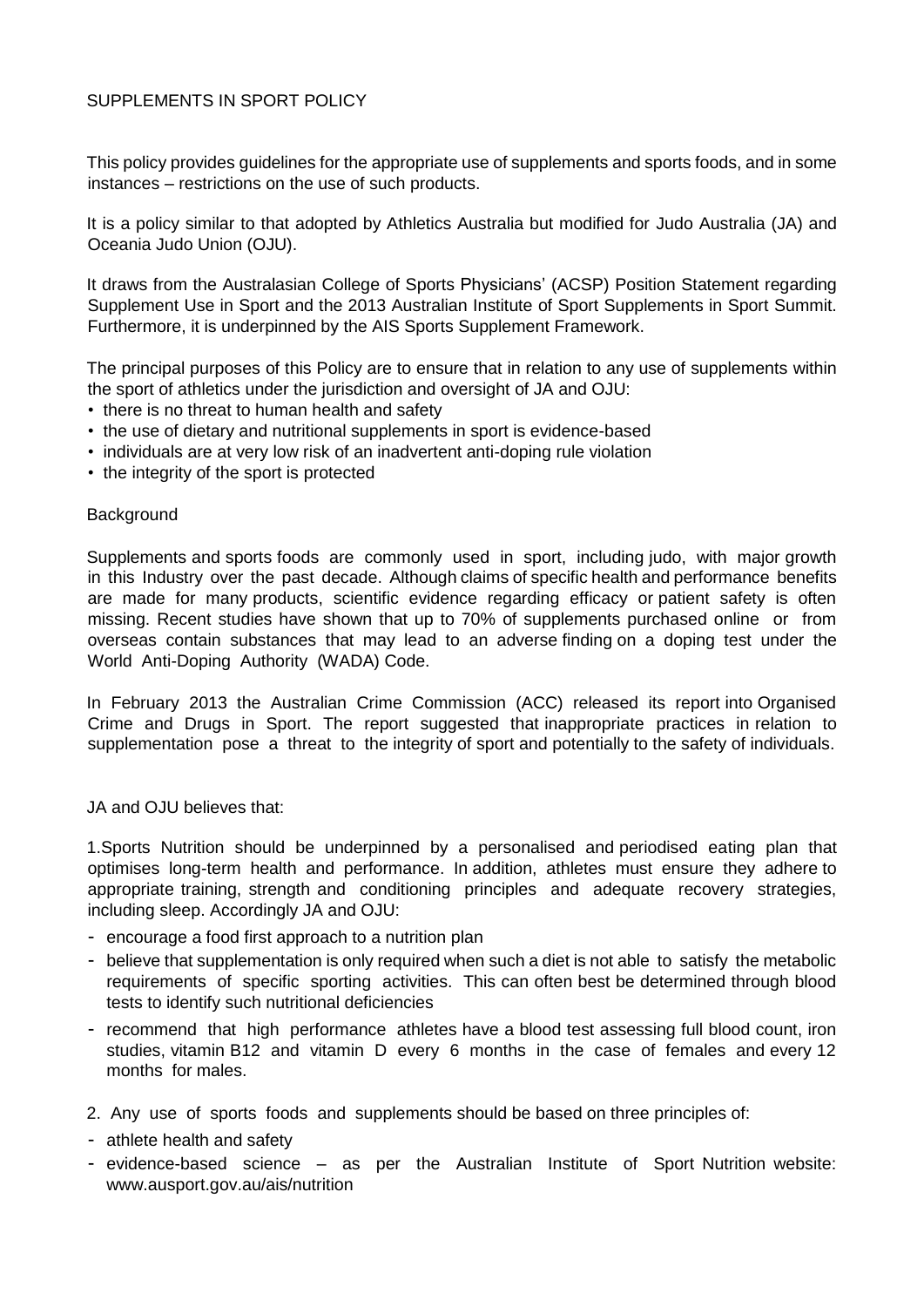## - compliance with the WADA Code: www.wada-ama.org/en/

3. The use of performance supplements is not required by every high-performance athlete and is certainly not necessary for recreational athletes and developing athletes. The claims made about the vast majority of such supplements are not evidence-based, and in the case of the small number of performance supplements which do have scientific credibility, the situations of their use should be few and targeted.

World Championship and Olympic success has been achieved by many athletes without reliance on use of performance supplements.

4. The use of supplements should only take place on the advice of an accredited SEM physician or sports doctor, an accredited sports dietitian or another accredited and appropriately trained medical practitioner with experience in the prescription of supplements and sports foods.

Athletes are encouraged to seek advice regarding the appropriateness of supplements and sports foods in their nutrition program from such individuals who will be guided by the AIS Sports Supplement Framework (www.ausport.gov.au/ais/nutrition) which classifies supplements into four groups – A, B, C and D according to the evidence base for their use;

Group A supplements are divided into three types

- Sports foods
- Medical supplements
- Performance supplements

Supplements within Group A are supported for use in specific situations in sport as they provide a useful and timely source of energy and nutrients in the athlete's diet, or have been shown in scientific trials to benefit performance, when used according to a specific protocol in a specific situation in sport.

5. Situations in which individuals under the age of 18 would be required to use supplements are rare. Parents and other responsible adults should seek guidance from appropriately accredited and qualified professionals before allowing children to take such supplements.

Accordingly, JA and OJU do not encourage the use of supplements for athletes under the age of 18 years unless under advice from appropriately accredited and qualified medical professionals. This includes even Group A performance supplements, ie caffeine, creatine, bicarbonate etc.

6. Sports supplements must not be used if they are included in Group D or if they otherwise contravene the WADA Code. Untested or experimental substances, or substances which are not approved for human use, must not be used as part of a supplementation program.

7. Participation in a sports supplementation program should be voluntary and approval for the use of supplements within Group B or Group C will be only approved by JA and OJU through JA or OJU Chief Medical Officer on a case by case basis and will often only be approved as part of a research project.

8. JA and OJU adhere to a strict no needle policy. There is no role for injections as part of a supplementation program. Only a qualified medical practitioner shall perform injections for the treatment of illness or injury. Further there must be documented evidence of a nutritional deficiency that cannot be treated with oral supplementation.

Accordingly only intravenous iron supplementation is permitted and if required: (a) this is to be under the care of the appropriately qualified medical practitioner (preferably a